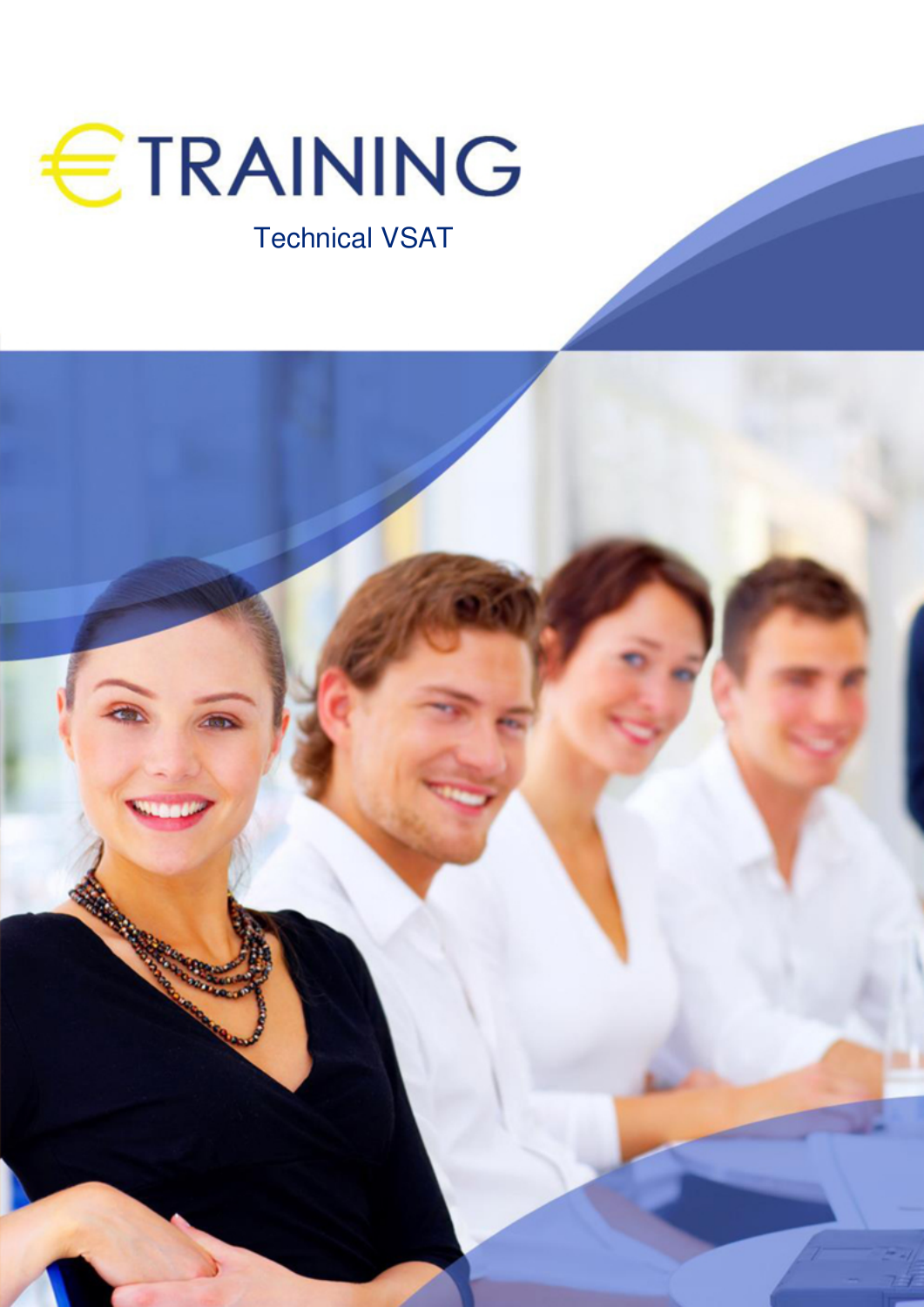

## Technical VSAT

### **Introduction:**

This course has been designed for Technicians who are entering into the satellite communications industry from another area of electronics engineering or for VSAT installers who want to better understand the system that they are installing. It provides a basic understanding of the component parts of a VSAT system and how the terminal is installed, commissioned, and maintained.

### **Course Objectives:**

At the end of this course, the participants will be able to:

- DefinE Very Small Aperture Terminals VSAT
- Understand VSAT services and features
- Understand VSAT architecture, system design, and coding schemes
- Step through VSAT propagation aspects and antennas
- Understand VSAT subsystem & launching
- Understand VSAT link design and analysis
- Explain TCP/IP, VoIP and Video applied to VSAT
- Understand VSAT-base IP communications technologies

#### **Targeted Audience:**

- Engineers
- Technicians
- Operation staff
- Anyone who needs a technical introduction to SATCOM and VSAT.

### **Course Outlines:**

**Unit 1:**

- Satellite communications overview.
- Common types of satellites,
- Orbits.
- Satellite regulations,
- Frequency bands,
- System design considerations,
- VSAT system definition
- VSAT's operational description
- VSAT Footprints